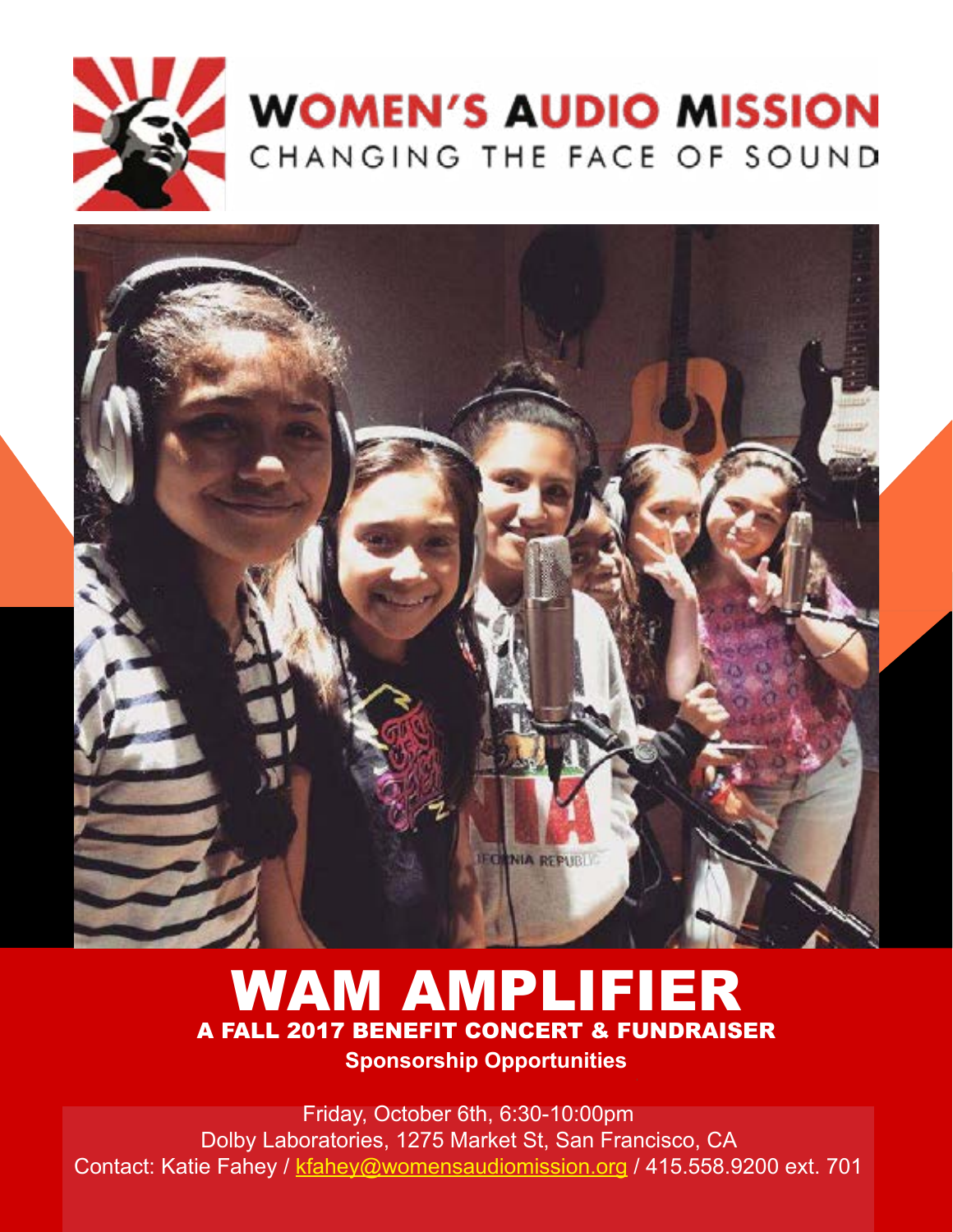

[Women's Audio Mission](https://www.womensaudiomission.org/) (WAM) is a San Francisco/Oakland Bay Area-based nonprofit organization that uses music and media to attract over 1,500 underserved girls and women every year to creative technology/STEM studies and careers. In a field where women are critically under-represented (less than 5%), WAM is "changing the face of sound" by providing hands-on training, experience, career counseling and job placement to girls and women, expanding the vision and voice of media and popular culture. For more information, visit [www.womensaudiomission.org](http://www.womensaudiomission.org)

On Friday, October 6th, WAM will host its largest ever fundraiser, WAM AMPLIFIER, co-hosted by Dolby Laboratories and featuring a concert with legendary artist and drummer [Sheila E.](https://www.sheilae.com/) To be held at the Dolby Cinema at 1275 Market in downtown San Francisco, the event will draw over 200 guests and include a live DJ set and cocktail reception, silent and live auctions, interactive activities, and performances.

#### WAM invites your company to partner with us on this important occasion by becoming an Event Sponsor.

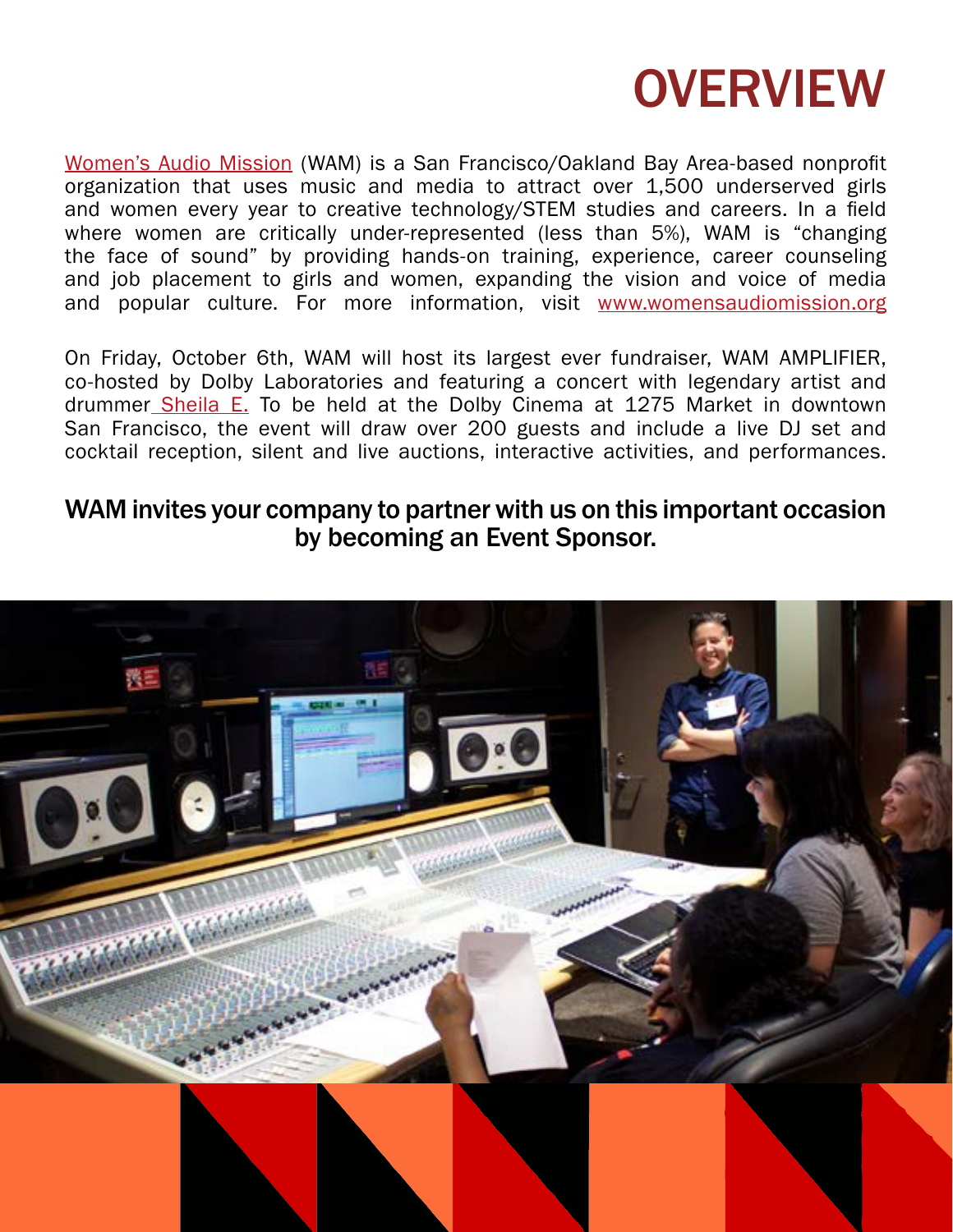## FEATURED ARTIST: SHEILA E.

Considered one of the greatest drummers of all time, the Oakland-born Sheila E., was a prodigy playing at a young age with the likes of Marvin Gaye and Herbie Hancock. She came into fame bringing her crisp, pristine, polyrhythmic style to Prince's post-Revolution band in the late Eighties, helping shape the decade's rock, pop and R&B. She also sang on her own solo hits like 1984's "The Glamorous Life," became a mainstream solo star in 1985 following the success of the singles, "The Belle of St. Mark", "Sister Fate", and "A Love Bizarre" with the latter becoming one of her signature songs. She is commonly referred to as The Queen of Percussion.

"It's pretty interesting everyone says how [Prince] influenced me, but actually I influenced him first," she once told Fox News. "When I went to introduce myself he already knew who I was, which I was shocked, and he said, 'I know who you are already. I've been following your career for a long time, and you're amazing and I'd love for you to play in my band.'"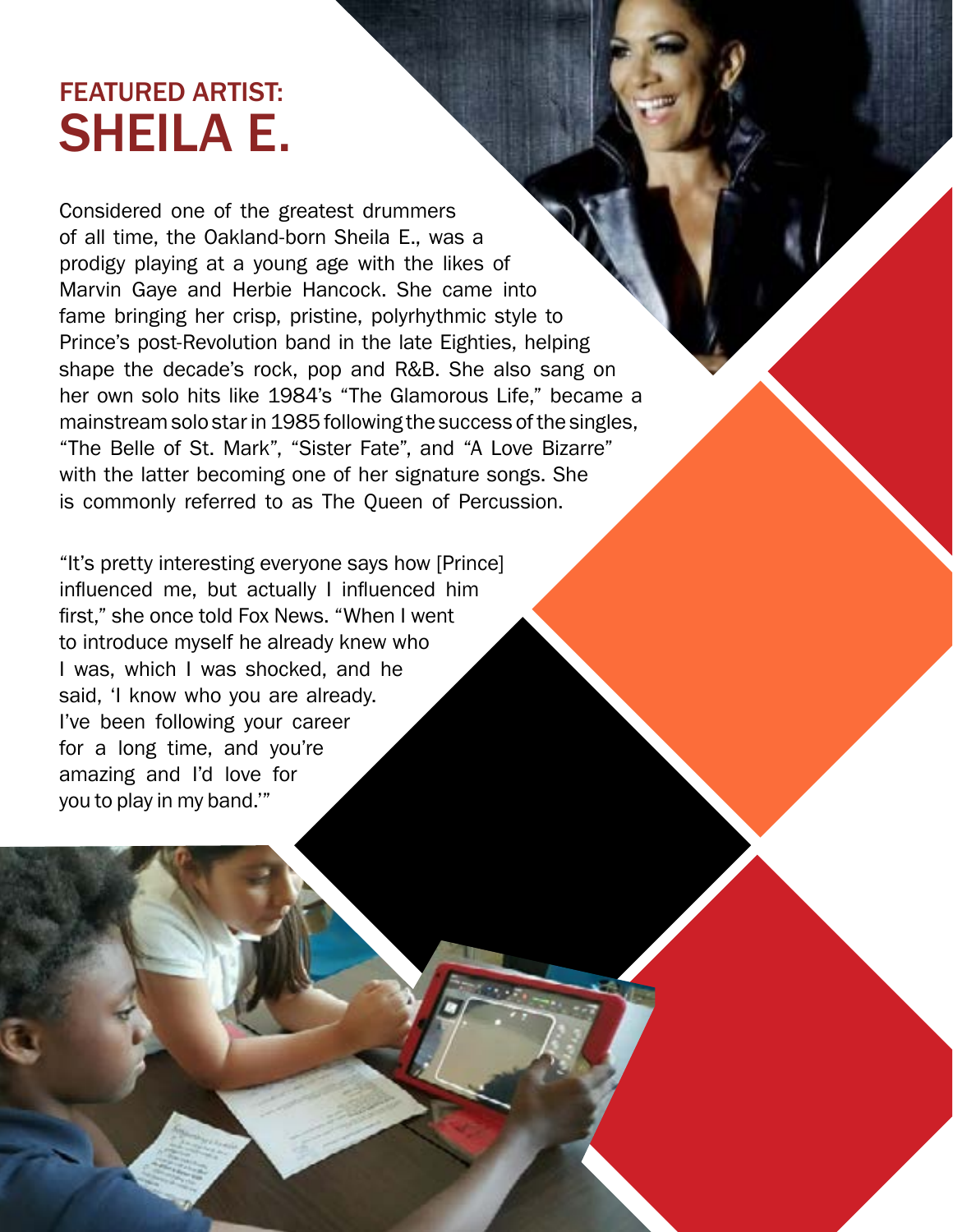# BENEFITS OF SPONSORSHIP

Your generous sponsorship of our WAM AMPLIFIER fall fundraiser event helps us cross the finish line on a game-changing \$2.1 million capital campaign that enabled us to acquire our SOMA district space – the only professional recording studio in the world built and run entirely by women. The funds we raise will also allow WAM to continue to provide free after-school training and mentoring to thousands of girls and women each year (96% low-income, 90% girls of color), and support the expansion of our Oakland programs currently underway.

WAM AMPLIFIER Event Sponsors will gain access to exclusive opportunities, including the chance to entertain staff and clients, network with special guests, and enjoy a cocktail reception in Dolby's stunning atrium space. High-level sponsors receive VIP tickets and gain behind-the-scenes access to a special meet-and-greet experience with Sheila E.

Each Event Co-Sponsor will have their name featured prominently on a rotating slideshow of sponsors; a large, designed poster board at the reception; event webpages; and evening program. WAM Executive Director Terri Winston will also publicly acknowledge all Event Sponsors during the event.

**STATISTICS** 

I

Anticipated Event Attendance 232

WAM Social Media

l

| Facebook           | 16,000 |
|--------------------|--------|
| Twitter            | 11,000 |
| Instagram          | 1,500  |
| <b>E-mail List</b> | 6.000  |
|                    |        |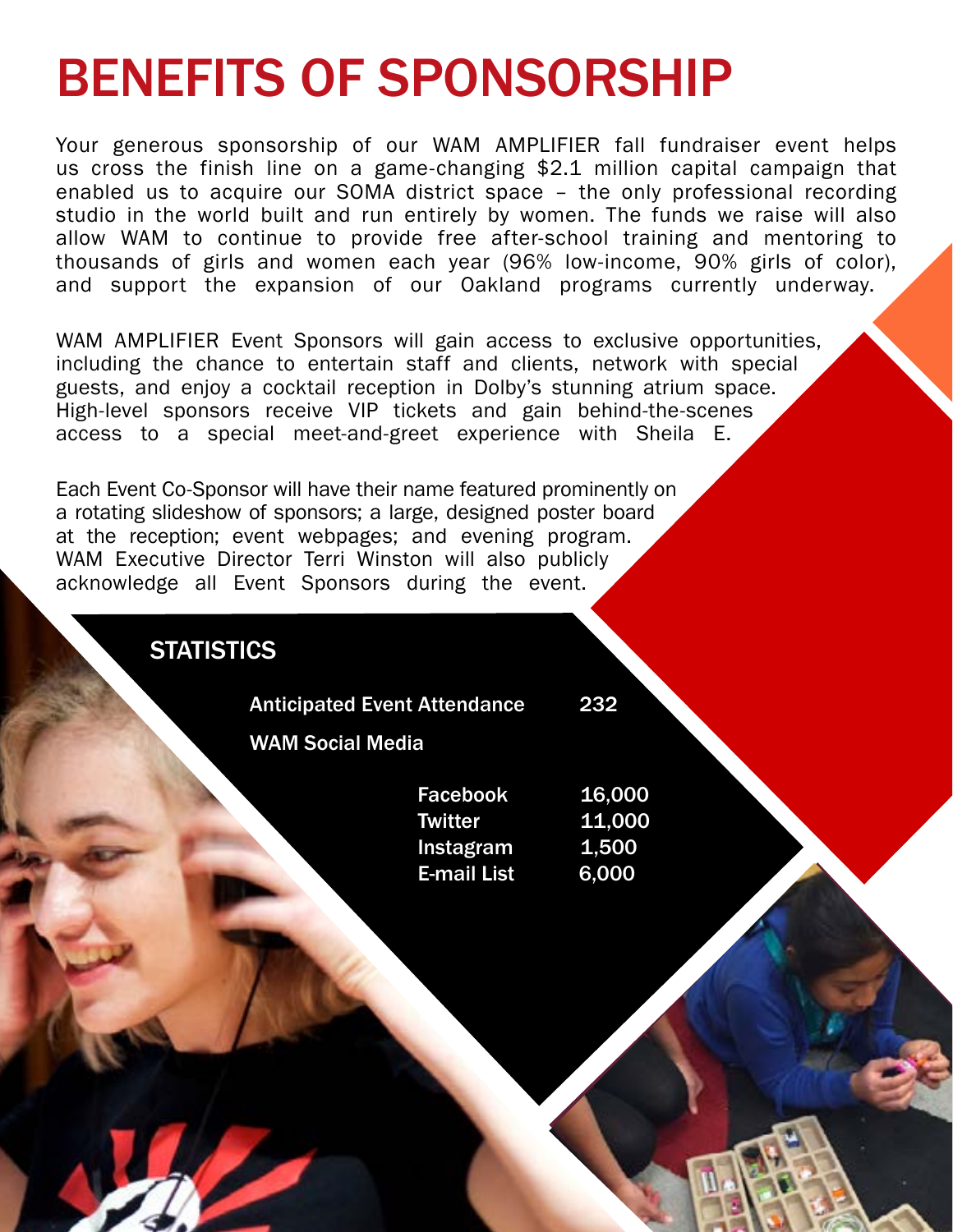# SPONSORSHIP LEVELS

#### DOUBLE PLATINUM \$10,000

- Event Admission: 10 front row tickets
- Exclusive Opportunities: Special meet and greet with Sheila E. for all guests (or other featured artist)
- Name recognition:
	- Logo/company name featured prominently with tier level noted on (1) rotating slideshow of spon sors in cinema; (2) large, designed poster board at reception; (3) event webpages; (4) evening program
	- Special public acknowledgment by WAM Executive Director Terri Winston during event

#### PLATINUM \$5,000

- Event Admission: 6 front row tickets
- Exclusive Opportunities: Special meet and greet with Sheila E. for all guests (or other featured artist)
- Name recognition:
	- Logo/company name featured prominently with tier level noted on (1) rotating slideshow of spon sors in cinema; (2) large, designed poster board at reception; (3) event webpages;
	- (4) evening program
	- Special public acknowledgment by WAM Executive Director Terri Winston during event

#### GOLD \$2,500

- Event Admission: 6 premiere (front section) tickets
- Name recognition:
	- Logo/company name featured prominently with tier level noted on (1) rotating slideshow of spon sors in cinema; (2) large, designed poster board at reception; (3) event webpages;
	- (4) evening program
	- Special public acknowledgment by WAM Executive Director Terri Winston during event

#### SILVER \$1,000

- Event Admission: 2 premiere (front section) tickets
- Name recognition:
	- Logo/company name featured prominently with tier level noted on (1) rotating slideshow of spon sors in cinema; (2) large, designed poster board at reception; (3) event webpages;
	- (4) evening program
	- Special public acknowledgment by WAM Executive Director Terri Winston during event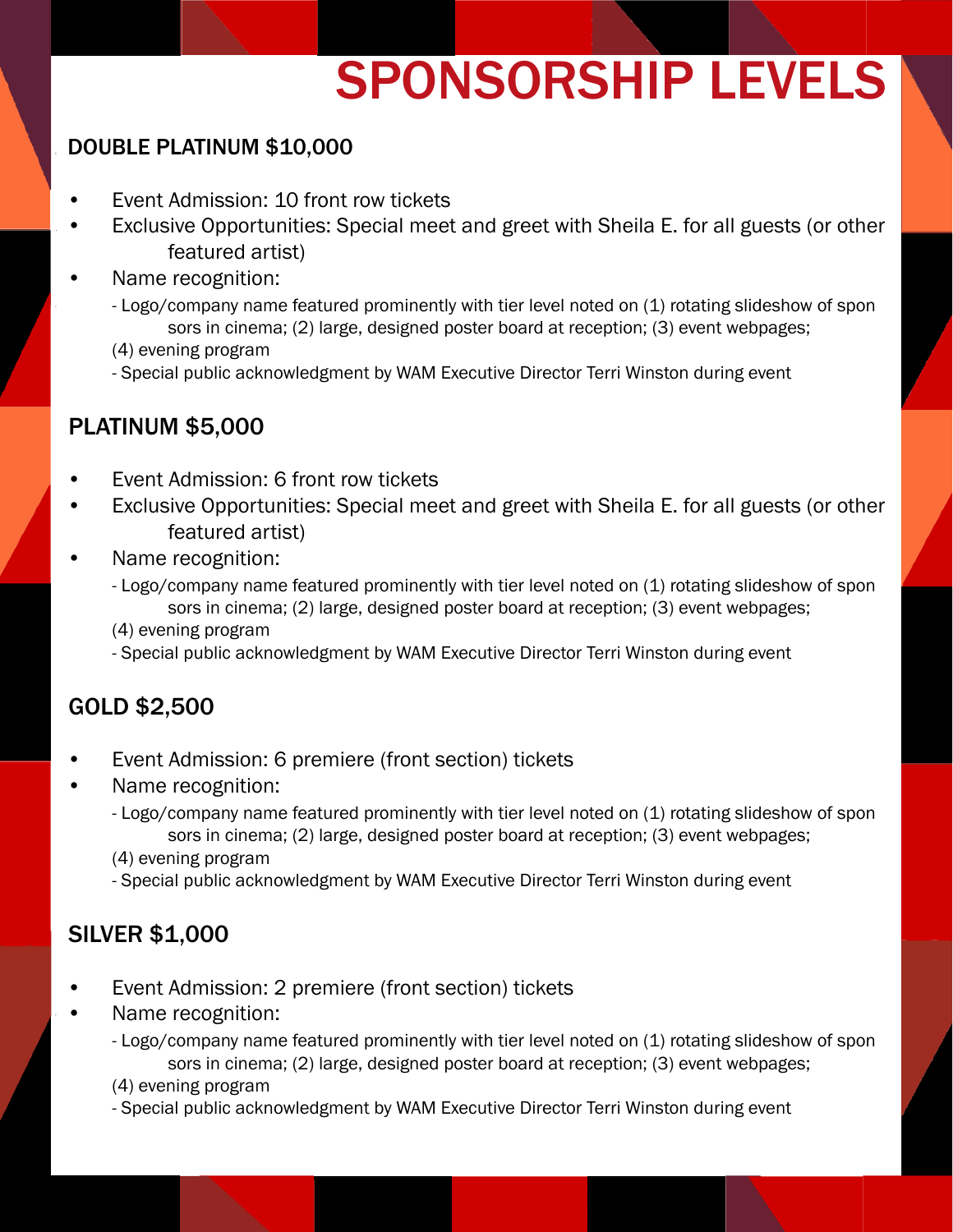

### **WAM SUPPORTERS/PARTNERS**

Corporate: Dolby Laboratories, Adobe, Google, Cisco, Genentech, CompTIA, Shure, Spotify, Avid, Mackie, Meyer Sound, Zipcar

Hospitality: Bi-Rite, Trader Joes, Deli Board, Whole Foods Market, Clif Bar, Blue Bottle Coffee

Government:

San Francisco Arts Commission, San Francisco Grants for the Arts, National Endowment for the Arts, California Arts Council

Foundations:

William & Flora Hewlett Foundation, Ray & Dagmar Dolby Family Fund, Hellman Foundation, Walter & Elise Haas Fund, Campbell Foundation, Morris Stulsaft Foundation

> Media: San Francisco Chronicle, KQED, NPR, Huffington Post, Vice